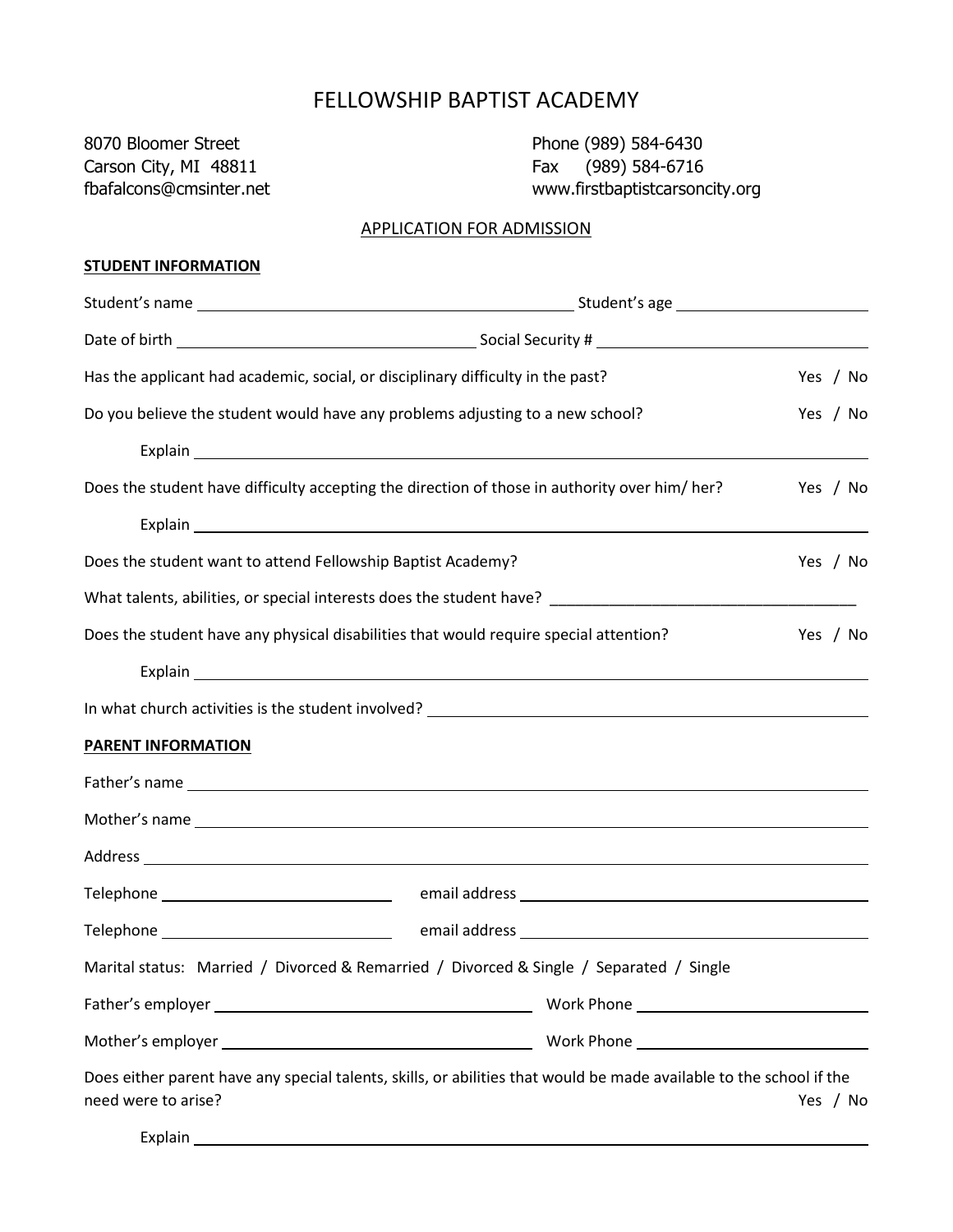| <b>EDUCATION INFORMATION</b>                                                                                                                       |  |
|----------------------------------------------------------------------------------------------------------------------------------------------------|--|
|                                                                                                                                                    |  |
|                                                                                                                                                    |  |
|                                                                                                                                                    |  |
| Are you willing and/or do you desire to have the student tested to determine grade level for areas such as<br>reading and mathematics?<br>Yes / No |  |
| 1-12 grade applicants please include a list of subjects taken and completed for each grade level. (i.e., what kind<br>of math, science, etc)       |  |
| Has the student received special services (Speech, hearing, reading, etc.) in the previous school?<br>Yes / No                                     |  |
|                                                                                                                                                    |  |
| <b>SPIRITUAL INFORMATION</b>                                                                                                                       |  |
|                                                                                                                                                    |  |
|                                                                                                                                                    |  |
|                                                                                                                                                    |  |
|                                                                                                                                                    |  |
|                                                                                                                                                    |  |
|                                                                                                                                                    |  |
|                                                                                                                                                    |  |
|                                                                                                                                                    |  |
| Are you in agreement with the doctrinal statement of Fellowship Baptist Academy as listed in the handbook?<br>Yes / No                             |  |
|                                                                                                                                                    |  |
|                                                                                                                                                    |  |
|                                                                                                                                                    |  |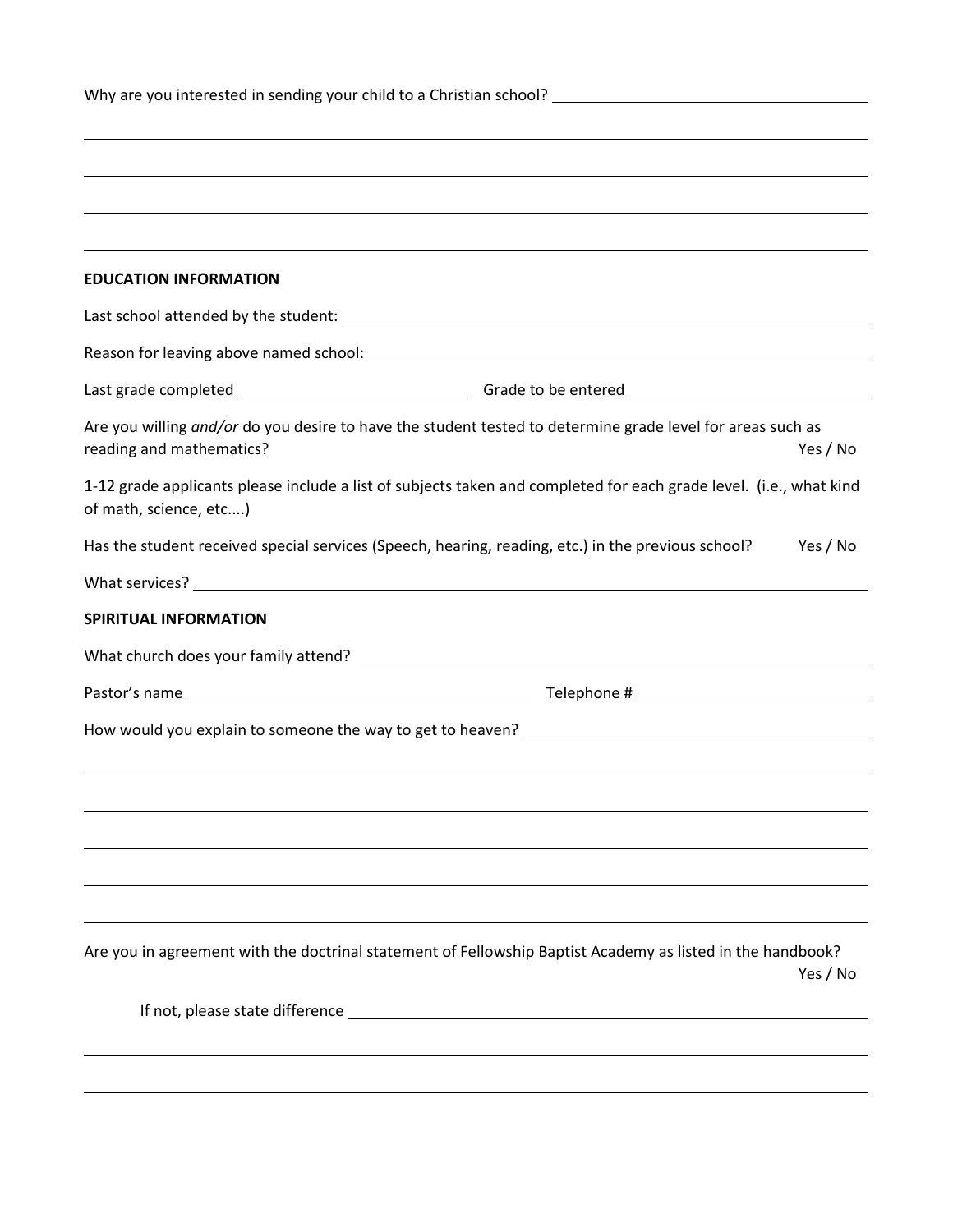| Are you in agreement with the stated purpose and philosophy of FBA? | Yes / No |
|---------------------------------------------------------------------|----------|
|---------------------------------------------------------------------|----------|

| If not, explain explain the contract of the contract of the contract of the contract of the contract of the contract of the contract of the contract of the contract of the contract of the contract of the contract of the co |          |
|--------------------------------------------------------------------------------------------------------------------------------------------------------------------------------------------------------------------------------|----------|
| Are you willing to uphold the school in its standards and principles of Christian living?                                                                                                                                      | Yes / No |
|                                                                                                                                                                                                                                |          |
|                                                                                                                                                                                                                                |          |
|                                                                                                                                                                                                                                |          |
| ** Please include the most recent report card with this application.                                                                                                                                                           |          |
| Parents and 7-12 grade students please complete the following:                                                                                                                                                                 |          |
| I have read, understood, and am in agreement with the information in the school handbook.                                                                                                                                      |          |

Father

\_\_\_\_\_\_\_\_\_\_\_\_\_\_\_\_\_\_\_\_\_\_\_\_\_\_\_\_\_\_\_\_\_\_\_\_\_\_\_\_\_\_\_\_\_\_\_ Mother

\_\_\_\_\_\_\_\_\_\_\_\_\_\_\_\_\_\_\_\_\_\_\_\_\_\_\_\_\_\_\_\_\_\_\_\_\_\_\_\_\_\_\_\_\_\_\_

H. S. Student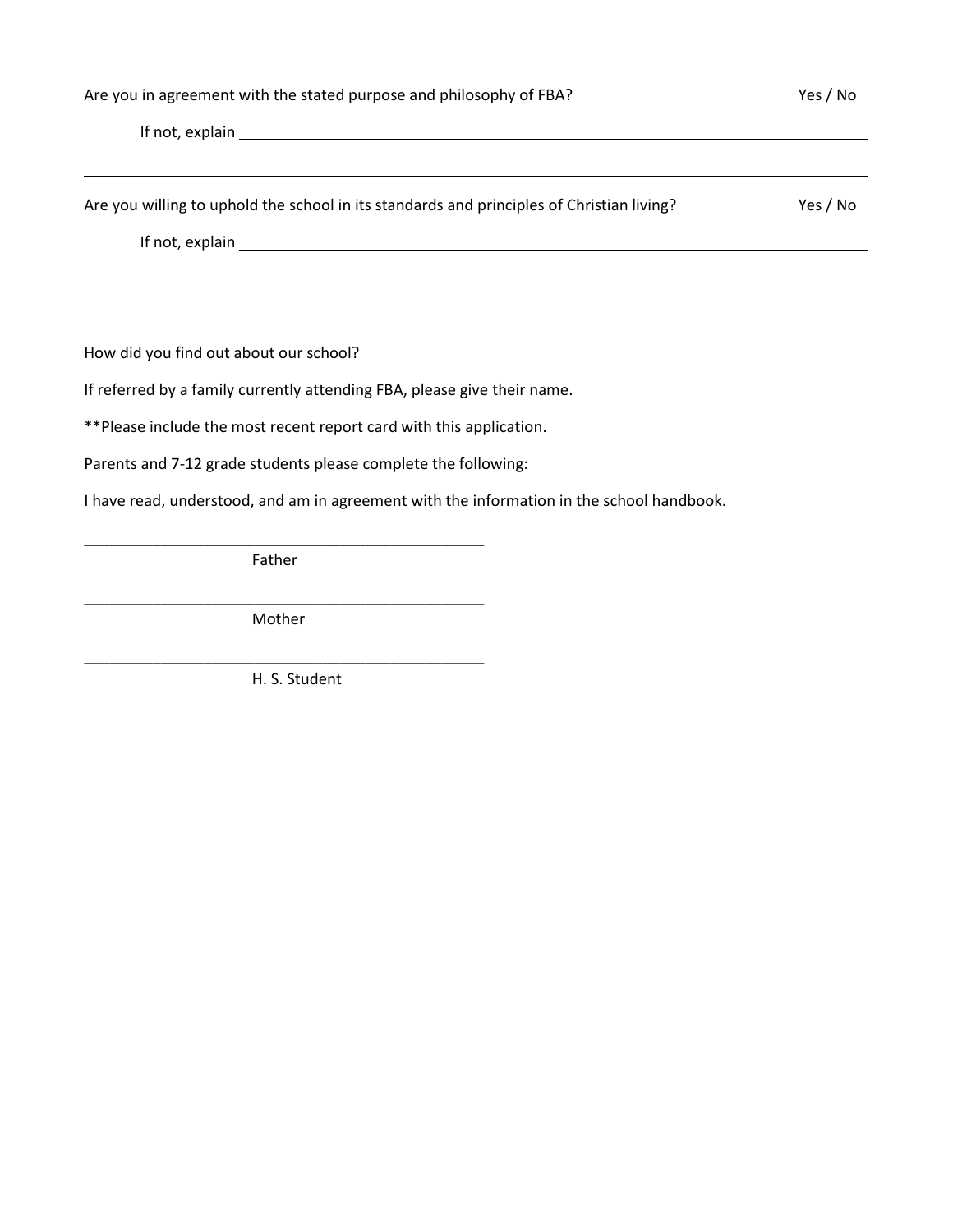## FELLOWSHIP BAPTIST ACADEMY Student Health Form

#### **Emergency Contact and Medical Information for Student**

| Child's Name                                                                                            | Date of Birth                                                                                  |
|---------------------------------------------------------------------------------------------------------|------------------------------------------------------------------------------------------------|
| Parents/Guardian's Name                                                                                 | Family Physician's Name                                                                        |
| Daytime/Work Phone                                                                                      | Phone Number                                                                                   |
| <b>Street Address</b>                                                                                   | Family Dentist's Name                                                                          |
| City, State, Zip Code                                                                                   | <b>Phone Number</b>                                                                            |
|                                                                                                         | <b>Alternate Emergency Contacts</b>                                                            |
| <b>Primary Emergency Contact</b>                                                                        | <b>Secondary Emergency Contact</b>                                                             |
| Daytime/Work Phone                                                                                      | Daytime/Work Phone                                                                             |
|                                                                                                         | <b>Medical Information</b>                                                                     |
|                                                                                                         | Is your child currently taking any medications, prescription or otherwise? (list below) Yes No |
|                                                                                                         | - No                                                                                           |
|                                                                                                         |                                                                                                |
| Are there any other medical issues concerning your child that we should know? i.e. lung or heart issues |                                                                                                |

If an emergency does occur, we will do our best to contact the student's parents. If they cannot be reached, we will call your emergency contact(s). In the event that no one is available, we will seek medical care at our discretion. This may include a doctor or hospital visit if we feel it is necessary.

Parent/Guardian Signature Date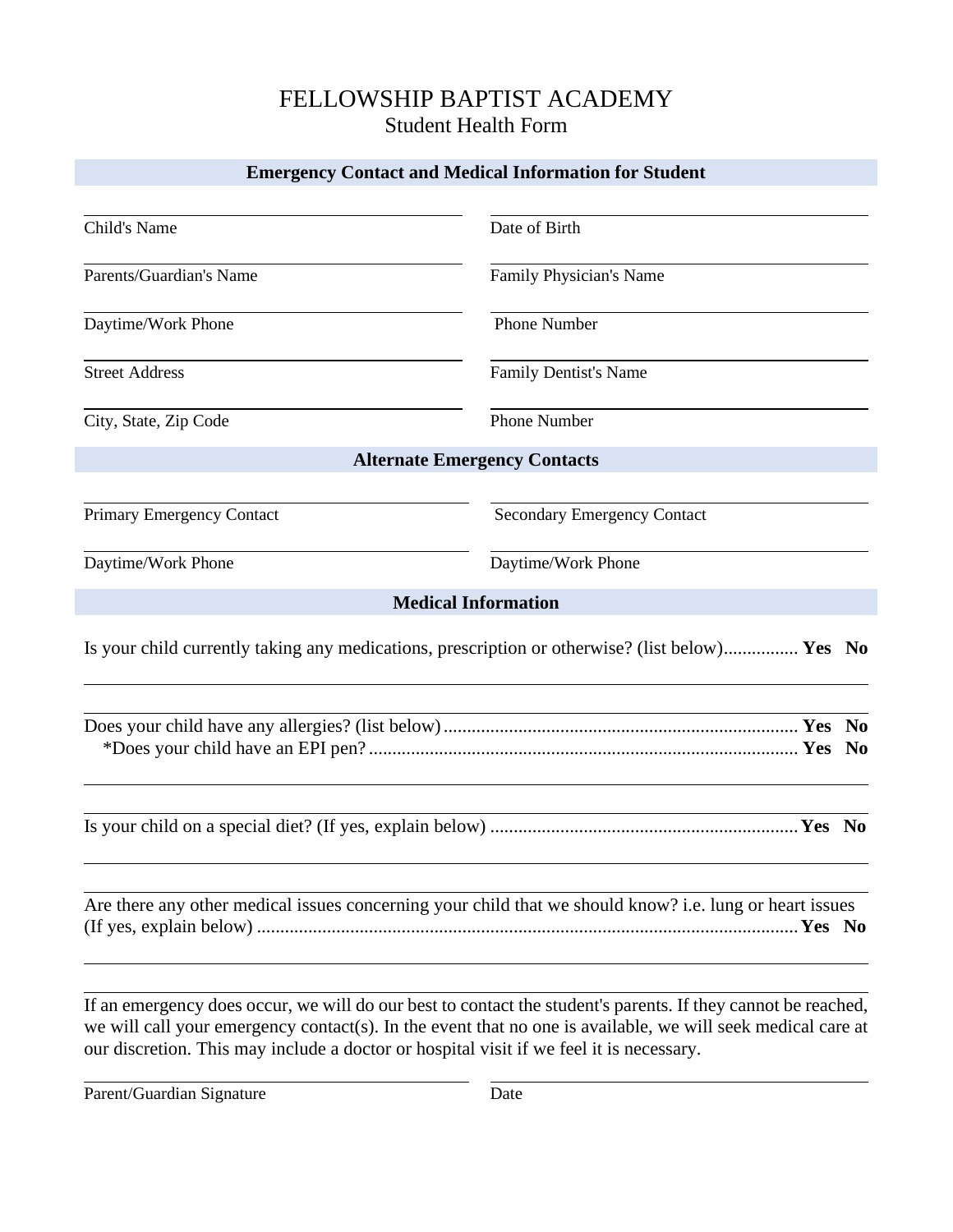# FELLOWSHIP BAPTIST ACADEMY

### **STATEMENT OF PARENT COOPERATION**

I agree to support the administration, faculty, and leadership of the church and school in my conversation at home and with others. If at any time I disagree with the policies or decisions and cannot actively support the church, school, or leadership, I agree to come to an agreeable solution or withdraw my child/ren from the school.

If I have been regularly involved in another local church other than First Baptist Church, I agree to support the policies of the church as they relate to the education of my child/ren. Thankful that a local body of believers has made that training available to those of like faith, I will support the direction of the FBC and FBA, recognizing my own commitment to my local church.

Believing that God has given parents the responsibility to provide a Christian education for their children (Deuteronomy 6:6-7), I willingly enter into this covenant with the Fellowship Baptist Academy, as a partner in that endeavor. I recognize that the school and home must be in spiritual harmony in order for true Christian education to take place.

I give First Baptist Church and its school permission to allow my child to take part in all school activities (except where medical reasons would prohibit such activity). This would include bus trips, athletic activities, and school sponsored trips away from the premises.

I believe that discipline is necessary for the welfare of each student, as well as for the entire student body. I give permission for my child's teacher and/or agent of the school to make and enforce classroom regulations in a manner consistent with Biblical principles.

I have completely read the school handbook and am in agreement with the policies and regulations contained therein, and I am in agreement with the above statement.

This statement of cooperation will be in effect for the 2022-2023 school year for all the students that are a part of my family.

Father's signature

Mother's signature

Date